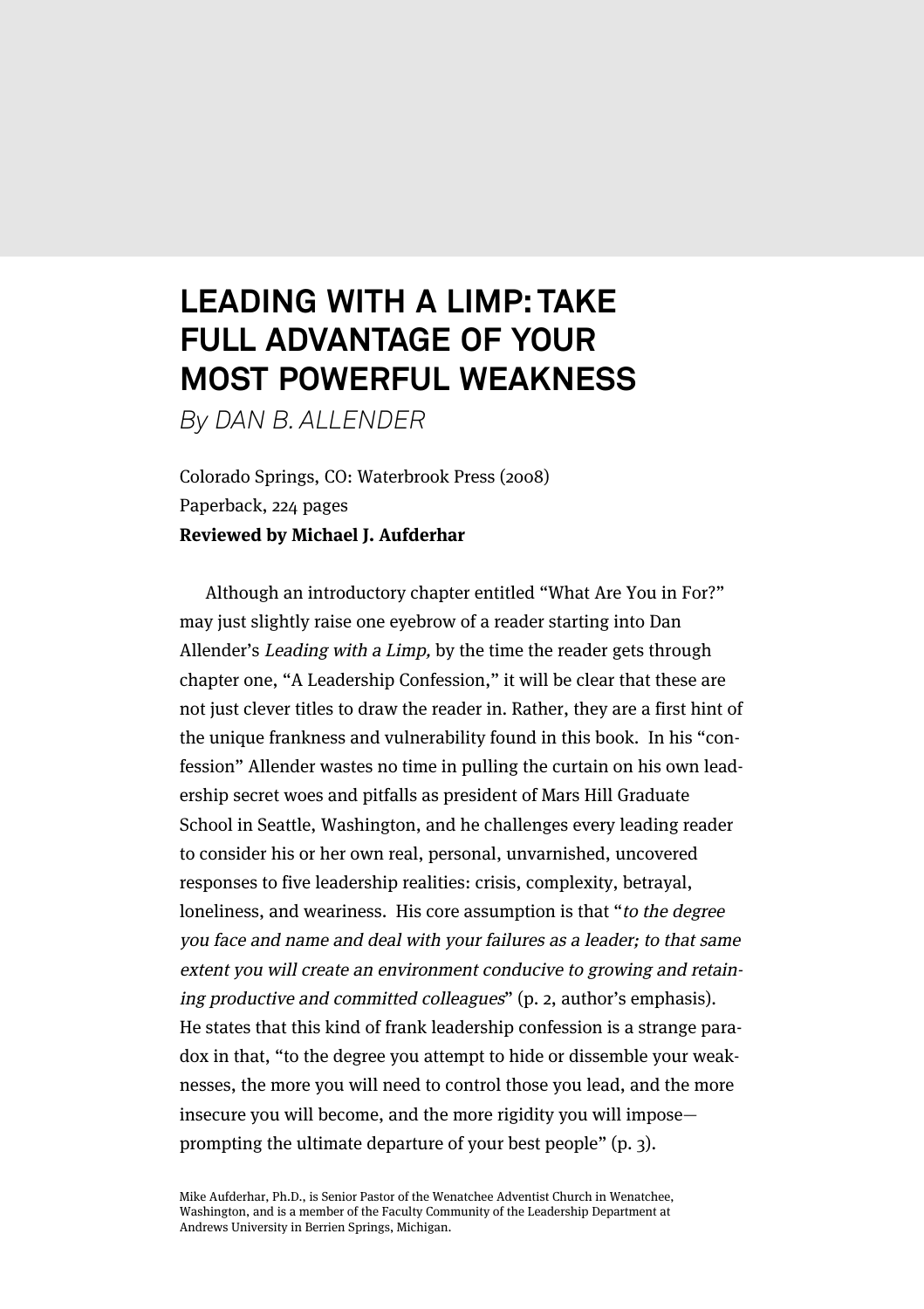## **Five Painful Realities of Leadership**

For Allender a leader is "anyone who wrestles with an uncertain future on behalf of others—anyone who uses her gifts, talents, and skills to influence the direction of others for the greater good" (p. 25). While this definition includes everyone from mothers, fathers, teachers and pastors to various academics, professionals and CEOs, it is a difficult calling "to be reluctant, limping, chief-sinner leaders, and even more to be stories.... He [the Apostle Paul] calls us to be a living portrayal of the very gospel we beseech others to believe" (p. 56). We can only do this through how we relate to five universal challenges every leader faces. Most respond to these challenges in predictable but faulty ways. So Allender describes alternative effective responses and what he believes is the tipping point (Gladwell, 2002) into an effective response for each one.

The first challenge is crisis. For Allender, crisis involves the two elements of danger and shame. "A crisis is more than a mere threat; it presents the danger of ruin" (p. 65). Most leaders will respond with a cowardice that will do almost anything to cast blame elsewhere. The tipping point to the effective response of courage is brokenness, which is only achieved by "falling off our throne" (p. 70).

Allender's second reality of leadership is complexity. When faced with real complexities, competing values, significant ambiguities, and nerve-racking uncertainties, leaders typically respond with rigidity. Rigidity is a "narrowing of options that pretends to simplify the complexity.... A refusal to reframe"  $(p, 85)$ . Allender says the tipping point to depth is foolishness—which is the willingness to "operate outside tradition and conventional wisdom, but wise enough to take advantage of any voice no matter its source" (p. 89). Opening up to chaos and widely divergent sources of ideas is what opens the creativity that is needed to deal with complexity.

Betrayal is the third leadership reality. Allender does not sugarcoat any of his discussion of betrayal. Several pages of raw description include statements such as this:

A leader who has either not faced his wounds [from betrayal] or acknowledged the defenses he has erected as protection from harm may become cruel, defensive, belittling, arrogant, emotionally insulated. . . . The more powerful the person's leadership position, the more likely it is that the leader has narcissistic characteristics. (p. 96-97)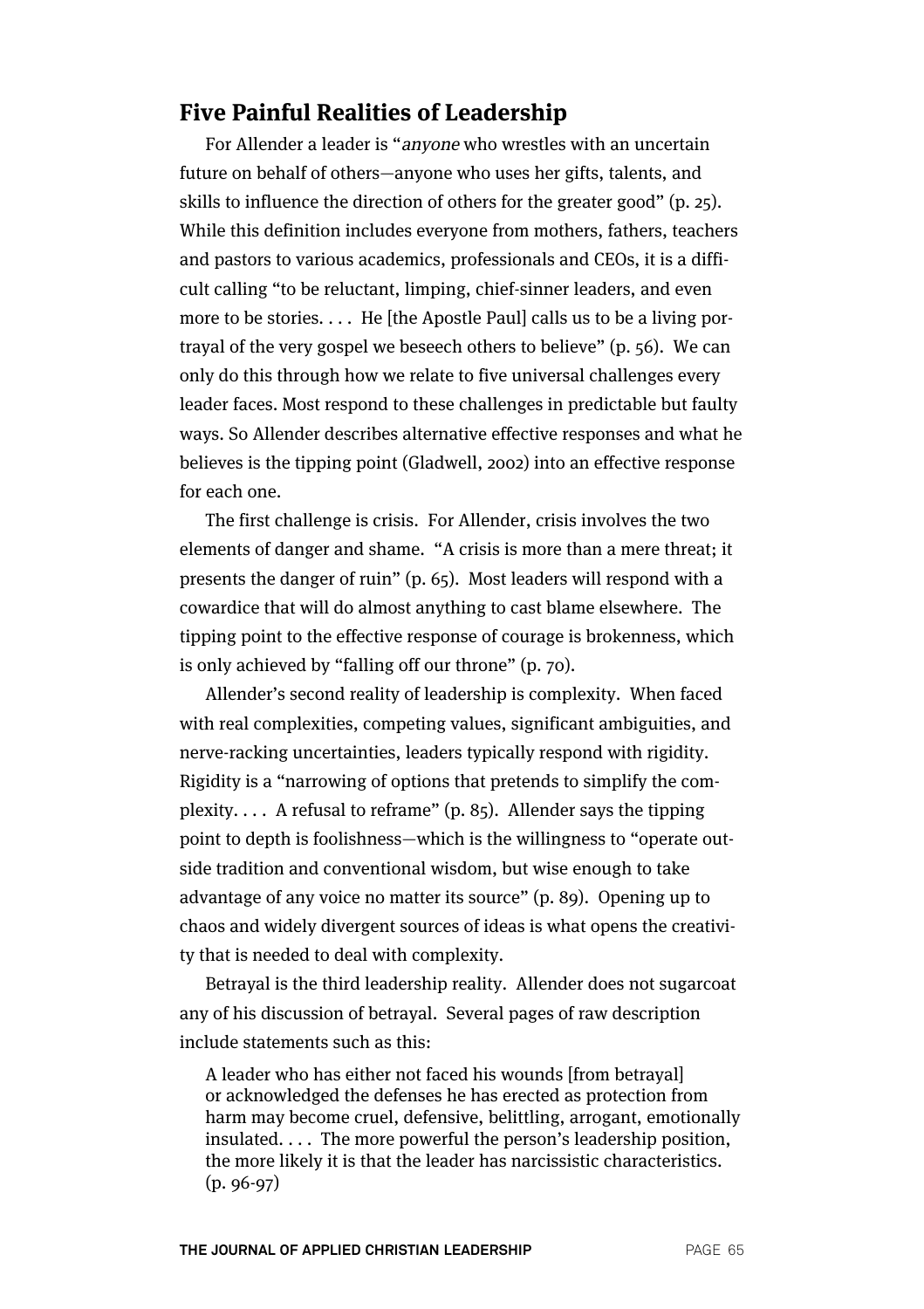He says often people take on leadership out of a desire to rectify or amend the suffering of past betrayal. Sometimes this starts out as a noble purpose, but then when new betrayal comes into the picture, self-absorption is the natural response. Allender concludes that the only way to lead on through betrayal is by and through grace and gratitude.

"All leaders are lonely," asserts Allender, "but few are lonely for good reasons" (p. 111). He distinguishes legitimate loneliness from selfinflicted isolation. Legitimate loneliness is what goes with the territory of leadership. For example, 70 percent of the leaders Allender surveyed said they had experienced the isolation that comes from firing an employee and not being able to tell others why. So leaders stop letting themselves feel lonely, and often toughen their skin and ignore the broken parts. "This leads to a culture that divides the heart from the task, one's personhood from the work . . . [which] creates a culture of hiding and manipulative politicizing" (p. 116). Allender concludes that honest hunger is the tipping point to openness—the preferred response to loneliness. Openness is necessary so that people can both care for your sorrows and celebrate your delights (p. 123).

Unlimited need and expanding opportunities both pull leaders into working to the point of exhaustion—to where they experience the fifth reality of leadership, weariness. Many leaders thrive under pressure, work better under impossible deadlines and feel their greatest creativity when the pressure is on. However, this all takes its toll and leaders need some way to be re-energized. "It isn't even that we are overextended and need more balanced lives. . . . We have lost sight of our callings, and far more, of the One who calls" (p. 130). Therefore, "the tipping point that returns us to our First Love is disillusionment about all our lesser loves" (p. 130). He concludes that "when you admit that you can't do everything, you are then free to more fully embrace the call of God" (p. 136).

Chapter 10 is the hinge point of Leading with a Limp. Allender calls readers to decide three things: (1) Is it true that the only way to lead is with a limp? (2) Is leading in this radically inverted way for me? And, (3) Is now the time in my current leadership context to become the limping leader, the chief sinner of my organization? The rest of the book is how to do it if the answer is yes to all three questions.

Allender writes that the success of the organization is not the most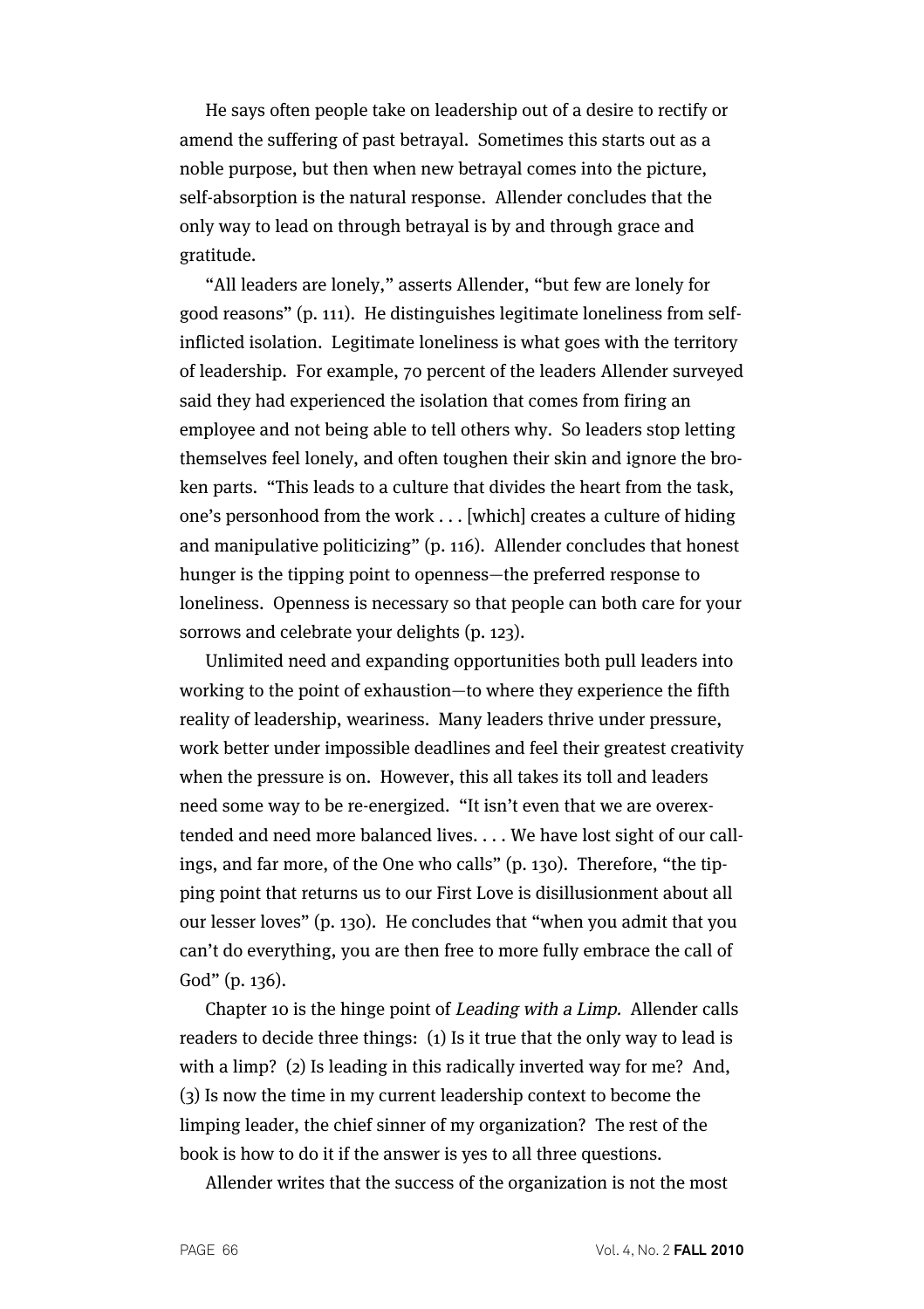important purpose of the limping leader; rather, the maturing of character is paramount. Good character can only be developed in others by a leader whose own character is being developed. "The more honestly I name what is true about myself, the less I need to hide and defend and posture and pretend" (p. 152). Community is another essential element. "Every leader is a storyteller who narrates on behalf of the community the core reasons for its existence" (p. 155). This has to be done with honesty and discernment to create a transforming community. Finally, if we choose to be limping leaders we "can expect nothing more or less from ourselves and our leaders than to know Jesus better through their brokenness as well as our own. We must demand of ourselves and our leaders to limp and fall forward into the strong arms of grace" (p. 199).

## **Too Radical a Cure?**

Leading with a Limp is a powerfully provocative book! A person cannot just read the book and comment that it had some helpful ideas. It is not just a list of principles, laws, or techniques that can be put to use in your average leadership paradigm. It also goes beyond recent discussions of the importance of self-disclosure and authenticity (Adubato & DiGeronimo, 2002; George, 2003; Maxwell, 2008; McIntosh & Rima, 1997; Quinn, 1996). It proposes a radical paradigm shift, or as Allender calls it, an inversion. What I appreciated was how accurately Allender exposed some very important and often undiscussed topics. What concerns me is whether many organizations could survive the inversion he proposes.

Few other leadership books address as frankly the topics found among Allender's five realities of leadership. "Betrayal in some form is as sure as the sun rising" (p. 31) is something most leaders know from their own experience. He goes on to say "it is like looking at the ten people who serve on a committee with you and wondering, Who will take my words and soak them in kerosene and attempt to burn down my reputation?" That is frank. This is the greatest strength of the book. The more painful part is addressing these leadership realities.

McIntosh and Rima (1997) discuss five broad categories of the "dark side" of leadership—some of which run parallel to Allender's (see their Narcissistic Leader, for example, p. 94). They call for more than just acknowledgement. "Unfortunately, overcoming the dark side is not quite as simple as merely acknowledging that we have a shadow side to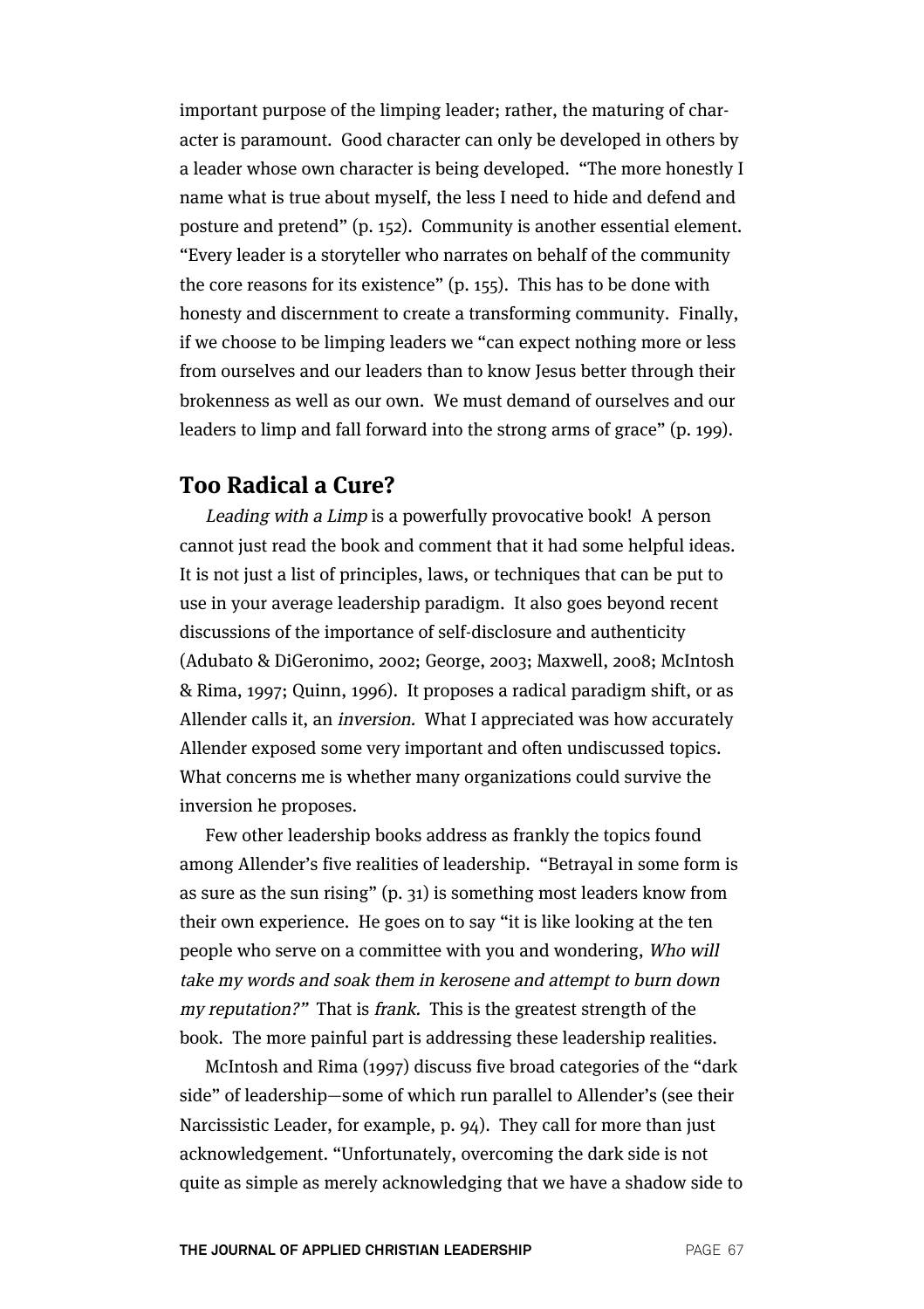our personality. We must probe deeper to deal with the raw material that has gone into the making of our dark side" (p. 153).

Allender helps the reader "probe deeper" into the raw material by identifying the faulty responses and the character flaws that lead to them (p. 128). He also gives some hope with each one by suggesting a tipping point that may lead to the healthier response.

I appreciate Allender's frank discussions and explorations of the complexities and dynamics of real leadership challenges. What concerns me is whether his proposed "inversion" might be the proverbial cure that is deadlier than the disease. Many organizational cultures could not withstand the radical cure he recommends. A leader who announces that he is the "chief sinner" and that the terms his team and followers should think of him in are "broken, foolish, reluctant, hungry, and disillusioned" (p. 137) could be too much for some systems to bear. Although it might be good for the leader to face these things and address his attitudes and perspectives, many systems will not survive the stress. To Allender's credit, he does warn of some of the dangers. "If a leader publicly discloses his failure, he has to brace himself for trouble" (p. 171).

He further describes how a leader who admits personal failure "often loses respect, risks being marginalized, and could very well be dismissed—either literally by losing his job or in practice by being excluded from the inner circle of power" (p. 171). However, these warnings are primarily warnings for the leader himself or herself and do not adequately acknowledge the impact to the whole organizational system.

Literature in the area of family systems theory describes the impact to the family (or work) system of changes in the primary leader. These changes can be actual or even just perceptions among the family members. A critical illness in the primary leader, for example, or even a concern that the leader's life may be at risk, can shake the family system. In these situations "the family's capacity to come together in a salutary way depends primarily on the functioning of the family leader" (Friedman, 1985, p. 178). The potential impact on the system within which the leader functions needs to be more carefully considered before the radical inversions that Allender promotes are undertaken. Perhaps a more gradual, planned process could be undertaken without losing the values that Allender so rightly extols.